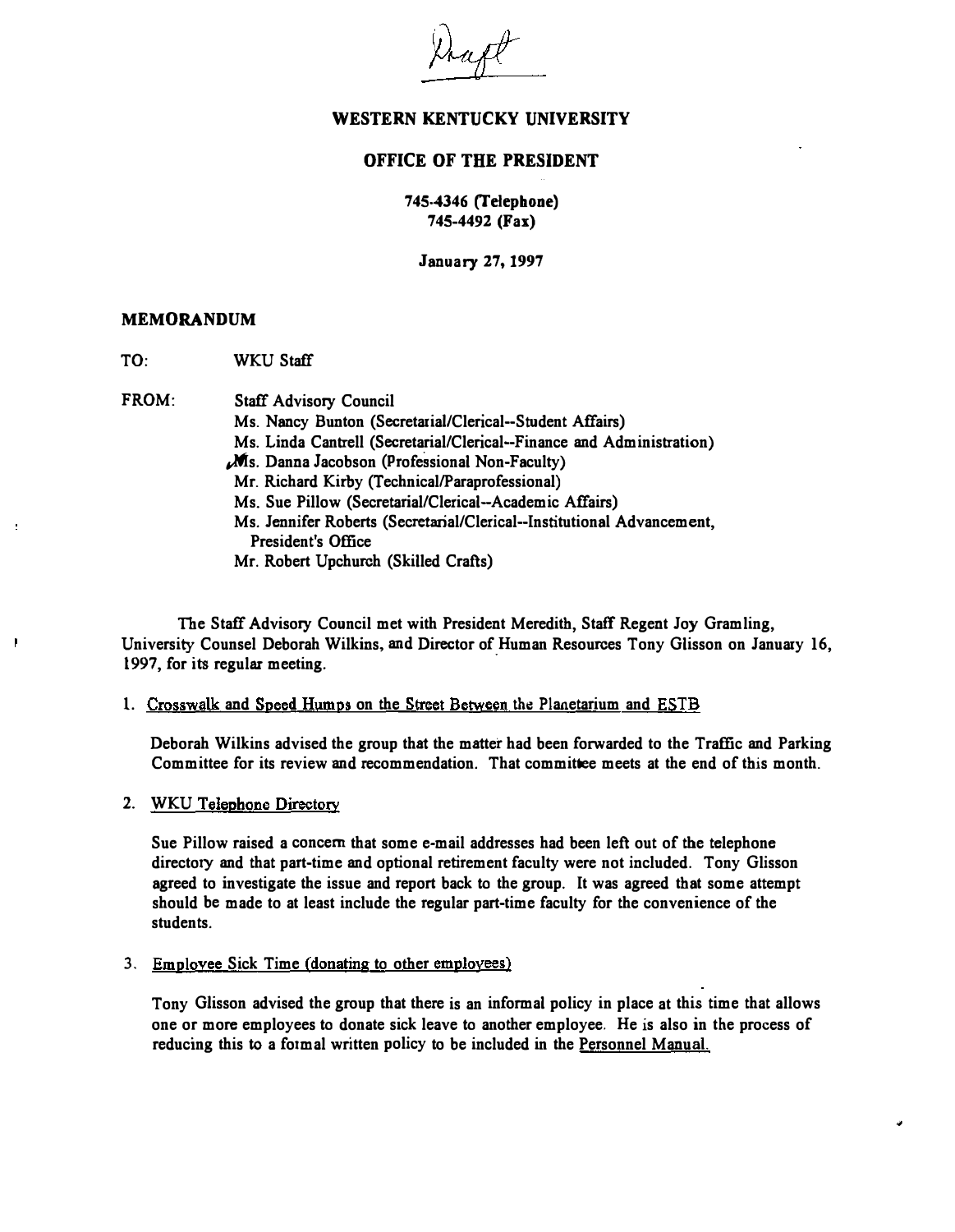## 4. Payroll Deduction for Staff Taking Two Graduate Courses

Nancy Bunton inquired whether the university would consider allowing payroll deduction for payment of tuition associated with the second graduate course. Dr. Meredith agreed to explore this with Tom Harmon.

### 5. Shuttle Service to Institute for Economic Development

Nancy Bunton advised the group that if an employee wishes to ride the shuttle either to or from the lED, that person must either produce a parking tag or pay \$20 for a shuttle pass. This particular employee wished to ride out to the lED to attend a program during the workday and leave her car on campus. She was not permitted to do so without removing her tag and presenting it or paying the \$20.00. Deborah Wilkins will explore this problem with Facilities Management and come up with a solution.

#### 6. Vacation Time Completion Deadline

Richard Kirby raised a concern over completion of vacation time before the end of the fiscal year and suggested that employees be allowed until the end of the calendar year to use their time. He stated that this might be a problem that is unique to the Department of Public Safety. Tony Glisson indicated that he favored a change in the policy of carrying over time but that any change would carry with it a financial obligation. There was general agreement that this was not a general problem on the campus.

#### 7. Jobs for Those Affected by Down-Sizing or Out-Sourcing

Linda Cantrell inquired whether these types of employees were given preference when jobs became available at WKU. Tony Glisson advised the group that these employees, if qualified for a position, were promised an interview, but the University does not guarantee another position or a job. Several services are offered to these employees, however, and information is available in the Office of Human Resources. In the cutbacks Western has experienced previously, only one person has not been reassigned.

### 8. New Business

Some vacation and sick leave is still not appearing on paychecks. Tony Glisson agreed to investigate but also indicated that part of the problem lies with employees failing to complete and submit the monthly data reporting form.

The lack of emergency lighting in Wetherby Administration Building is still a concern. Deborah Wilkins agreed to contact Facilities Management and fmd out the schedule for installing this lighting.

The next meeting of the Staff Advisory Council is March 13 at 9 a.m. in the Regents Room.

DTW:clk cc: Dr. Thomas C. Meredith Board of Regents Vice Presidents Assistant Vice Presidents Deans Directors Department Heads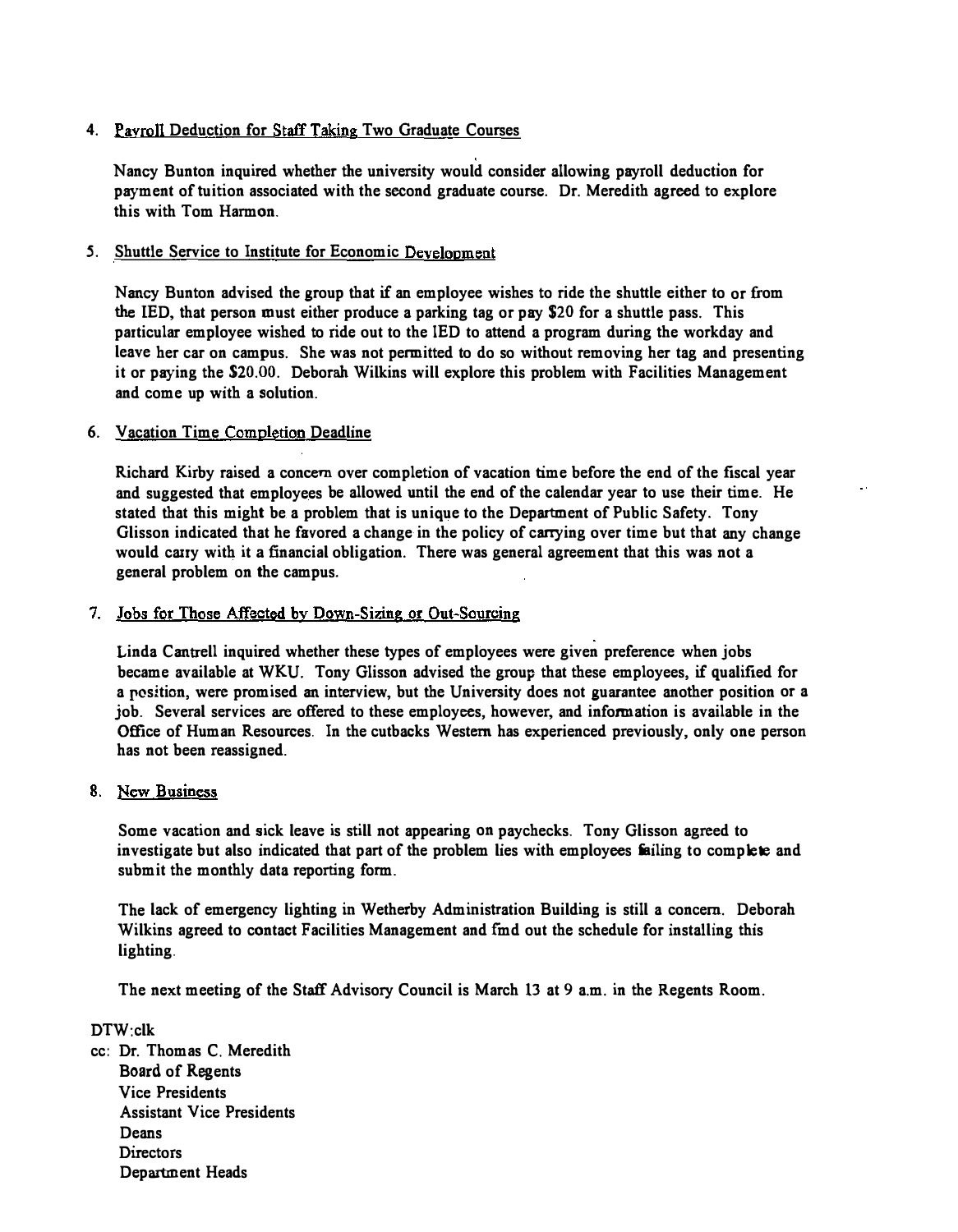### OFFICE OF THE PRESIDENT

#### March 7. 1997

#### MEMORANDUM

TO, WKU Staff

| <b>FROM:</b> | <b>Staff Advisory Council</b>                                          |
|--------------|------------------------------------------------------------------------|
|              | Ms. Nancy Bunton (Secretarial/Clerical--Student Affairs)               |
|              | Ms. Linda Cantrell (Secretarial/Clerical--Finance and Administration)  |
|              | Ms. Danna Jacobson (Professional Non-Faculty)                          |
|              | Mr. Richard Kirby (Technical/Paraprofessional)                         |
|              | Ms. Sue Pillow (Secretarial/Clerical--Academic Affairs)                |
|              | Ms. Jennifer Roberts (Secretarial/Clerical--Institutional Advancement, |
|              | President's Office                                                     |
|              | Mr. Robert Upchurch (Skilled Crafts)                                   |

The Staff Advisory Council met with President Meredith, Staff Regent Joy Gramling, University Counsel Deborah Wilkins, and Director of Human Resources Tony Glisson on March 5, 1997, for its regular meeting.

I. Service/maintenance employee representation

Norma Lee's resignation from the University left a vacancy on the Staff Advisory Council for this group of employees. The Council discussed several alternatives to remedy this problem including electing another representative, leaving the vacancy until the next regular election, and appointing an interim representative. The Council supported the latter suggestion, and it was recommended that Judy Craft be appointed as interim representative for this group for the remainder of Ms. Lee's term. Judy has served on the Council in the past and is willing to fill out the term.

2. Crosswalk and speed humps on Normal Drive

Sue Pillow brought up a concern regarding the safety of this street, particularly during rainy weather. President Meredith advised the group that the University does not have ownership or control of this street, but he agreed to prepare a letter to appropriate officials with the City of Bowling Green requesting that it review the speed limit and consider the installation of speed humps and/or a caution light.

3. Salary increase expectations for 1997-1998 budget

Sue Pillow had requested infomlation concerning the 1997-1998 budget process on this issue. President Meredith advised the group that the Budget Committee meets again on March 7, 1997, to consider a proposal to fund one-half of the remaining Corroon implementation and a four percent fund pool [or merit increases. The President stated that if these proposals are endorsed by the Budget Committee for recommendation to the Board of Regents, it will require reallocation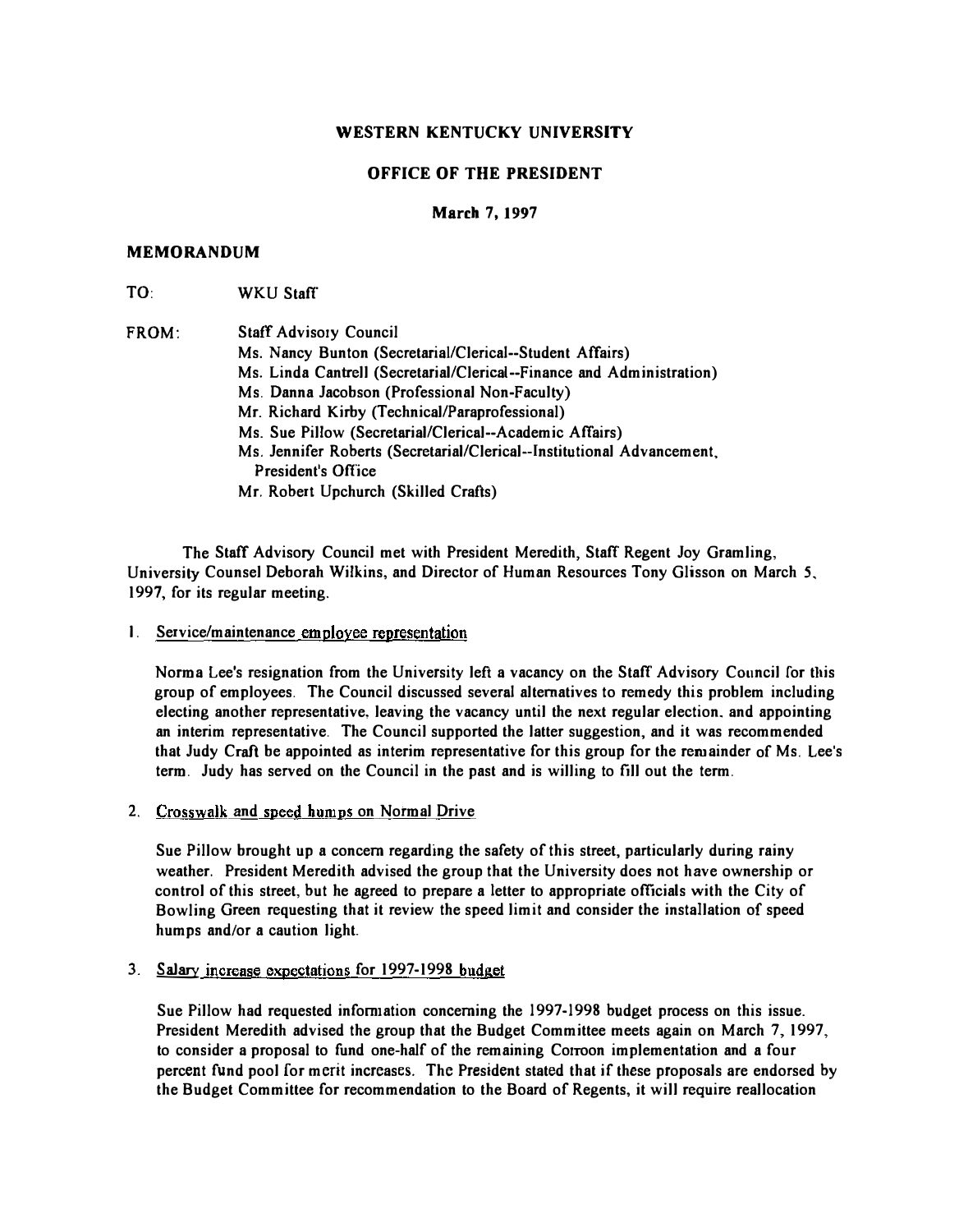within the University divisions. Some services now being provided on campus may be restricted or eliminated as a result. However, no final decision or recommendation has been approved by the Budget Committee as of yet. President Meredith noted that Danna Jacobson had been appointed to the Budget Committee as a representative for the staff and was doing "an excellent job."

### 4. Recycling

Sue Pillow had expressed some concern over the apparent refusal of the recycling company to accept shredded paper. Several departments on campus handle sensitive confidential information that necessitates such documents be shredded upon their disposal. Deborah Wilkins agreed to investigate this and report back to the Council.

### 5. Day classes through the Community College upon move to lED

Danna Jacobson raised the issue of how employees wi1l attend day classes at the Community College once it moves to the lED. President Meredith advised the group that the expected completion date of the Community College facilities at the lED had been pushed back to the Spring of 1998. There is time, therefore, to investigate this concern and arrive at a possible solution. He will forward this concern to Vice President Barbara Burch for her consideration and response.

### 6. Employee Sick Time (donating to other employees)

Tony Glisson advised the group that since the minutes from the January 16 meeting were circulated, numerous inquires have been made regarding an interest in donating sick time to other employees. It is quite obvious by the response that there is a great deaJ of interest in this issue. Since the last meeting there have been some concerns expressed about the consistency and fairness of this practice. In addition, the Internal Auditor raised some issues that are of concern. Because of this, employees will not be aJlowed to donate time to other employees until such time as an official policy is approved.

### 7. Vacation time on pay checks

Some vacation and sick leave is still not appearing on paychecks. Tony Glisson advised the group that the practice of including vacation and sick leave on paychecks will be temporarily suspended until Human Resources, working in conjunction with the departments, can resolve some computer "glitches" in the system. It appears that some departmental systems of recording vacation/sick leave may differ from that used by the payroll system. He will attempt to clear up the problem. In the interim, employees may contact the Office of Human Resources for infonnation on their available leave.

The next meeting of the Staff Advisory Council is Tuesday, April 22 at 2 p.m.

DTW;clk

cc: Dr. Thomas C. Meredith Board of Regents Vice Presidents Assistant Vice Presidents Deans **Directors** Department Heads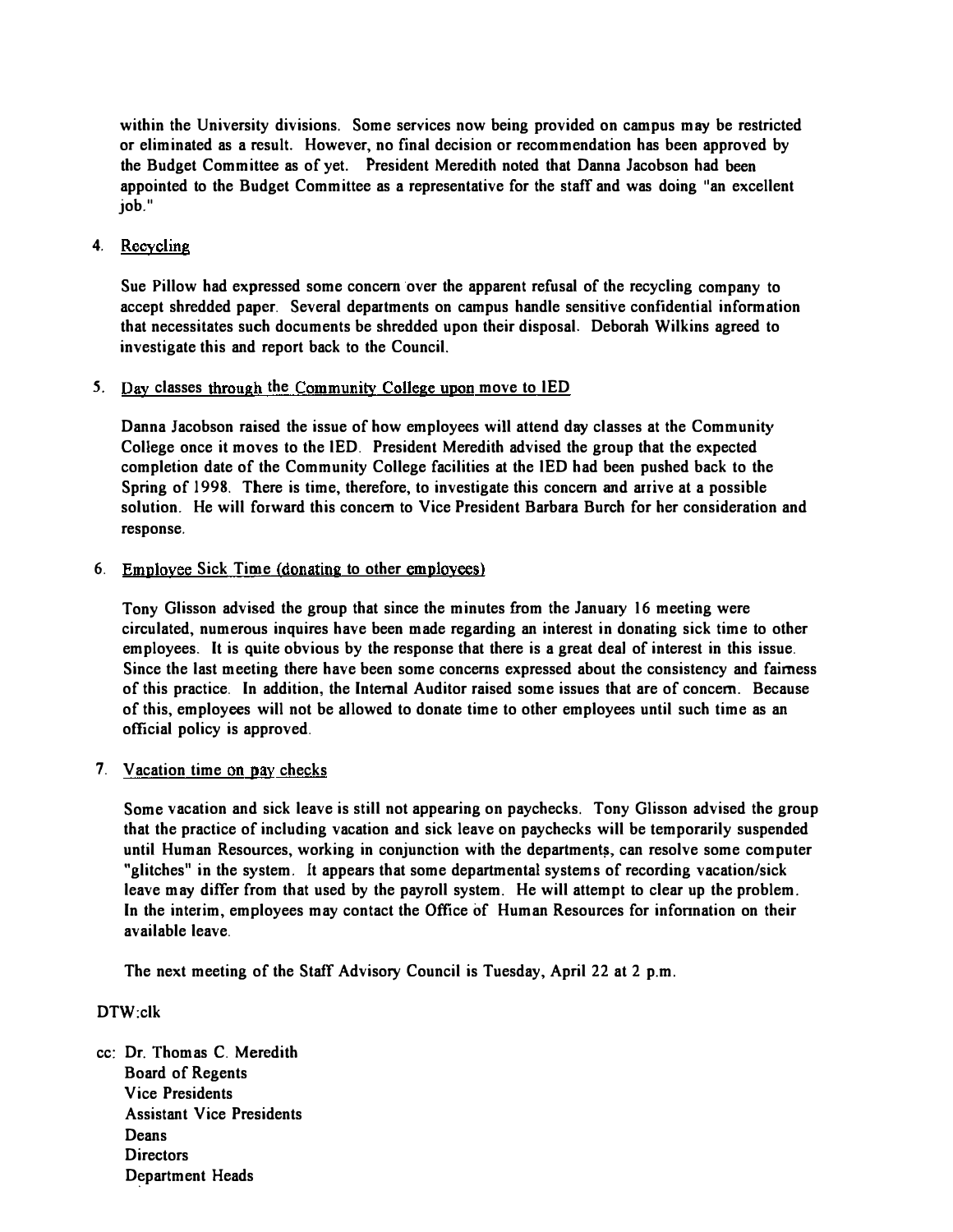#### OFFICE OF THE PRESIDENT

745-4346 (Telephone) 745-4492 (Fax)

May 19, 1997

#### MEMORANDUM

TO: WKU Staff

FROM: Staff Advisory Council

Ms. Nancy Bunton (Secretarial/Clerical--Student Affairs) Ms. Linda Cantrell (SecretariaI/Clerical--Finance and Administration) Ms. Judy Craft (Service/Maintenance) Ms. Danna Jacobson (Professional Non-Faculty) Mr. Richard Kirby (Technical/Paraprofessional) Ms. Sue Pillow (Secretarial/Clerical--Academic Affairs) Ms. Jennifer Roberts (SecretariaUClerical--Institutional Advancement, President's Office Mr. Robert Upchurch (Skilled Crafts)

The Staff Advisory Council met with President Meredith, Staff Regent Joy Gramling, University Counsel Deborah Wilkins, and Director of Human Resources Tony Glisson on Tuesday, April 22, 1997, for its regular meeting. Cheryl Smith was also introduced to the group. Ms. Smith recently joined the University as the Compensation Coordinator in the Office of Human Resources.

The following items were discussed at the meeting:

I. Classes (Upchurch)

Robert Upchurch asked for clarification on the type of classes that employees were pennirted to take under the University policy. Tony Glisson advised the group that although there was no requirement that the class specifically relate to the employee's job duties or area of expertise, the supervisor of the employee still has the authority to approve or disapprove a request for leave to take a class during working hours if the request will cause a hardship on the division or the other staff or if it affects the level of service of the department.

2. 25-Year Service Awards (Kirby)

Richard Kirby requested that the University consider recognizing 25 years of service, as this is the retirement tenn for public safety officers. As such, they tend to miss the retirement recognition now in place for University employees. Tony Glisson advised the group that he is in the process of considering several additional service recognitions, such as 10, 15, etc., years, and will consider this as well.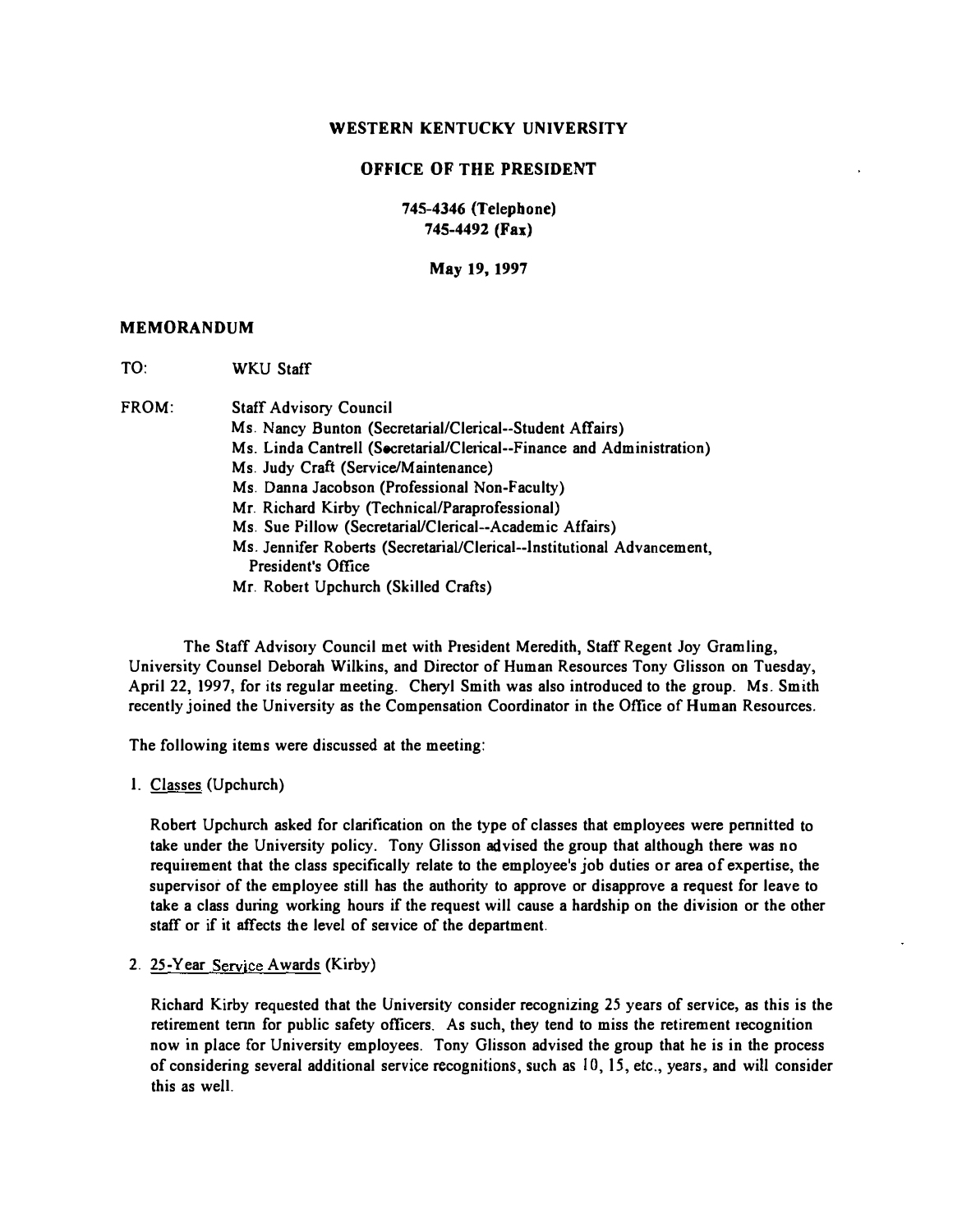## 3. WKU Police Officers Retirement (Kirby)

Richard Kirby requested that the University consider recognition of periods of employment at the University which are less than 25 years. For example, he pointed out that the Public Safety Officers are eligible to retire at 20 years due to their hazardous duty and, as such, they do not receive recognition at 25 years. Tony Glisson advised the committee that Human Resources was in the process of developing recognition awards for different tenus of employment, including 5, 10,15 and 20 years and that he felt this would address part of this concern.

### 4. Internet Access for Faculty/Staff who live outside Bowling Green

Danna Jacobson shared with the Committee a concern raised by a staff employee who lives in Scottsville. This employee had been advised that MCI could provide her access to the internet services provided to the University, but she would have to pay for the long distance telephone call to access the service, as MCI has no local Scottsville access number. Linda Cantrell explained that the University cannot reimburse an employee for lang distance charges. She further indicated that both faculty and staff living outside of Bawling Green are treated the same. The University pays one flat fee for the access, regardless of the number of accounts established by faculty and staff.

## 5. Checklist for Employees Leaving the University (Cantrell)

On a related note, Linda Cantrell indicated that a number of employees who leave the University employment continue to utilize their internet account after the date they leave, and they are able to do so because there is no notification to her division of who is leaving. Tony Glisson indicated that Human Resources is developing a exit "checklist" that should address this issue and others.

- 6. Dr. Meredith provided the group with a brief overview of Governor Patton's reform package, including an explanation of the new system for Community Colleges. He advised the group that the University had mailed a letter to the University alumni indicating the University's support of the plan.
- 7. Dr. Meredith also advised the committee that based upon a recommendation of Accounts and Fiscal Services, the Staff Computer Loan program is going to be suspended temporarily. A number of loans have not been repaid as agreed upon and there appears to have been some abuse of the system by persons who borrowed the funds to purchase a computer, and then do nat do so. The program is being suspended until new guidelines can be developed and implemented. It is hoped that these guidelines can be in place by the fall of this year.

### DTW:clk

cc: Dr. Thomas C. Meredith Board of Regents Vice Presidents Assistant Vice Presidents Deans **Directors** Department Heads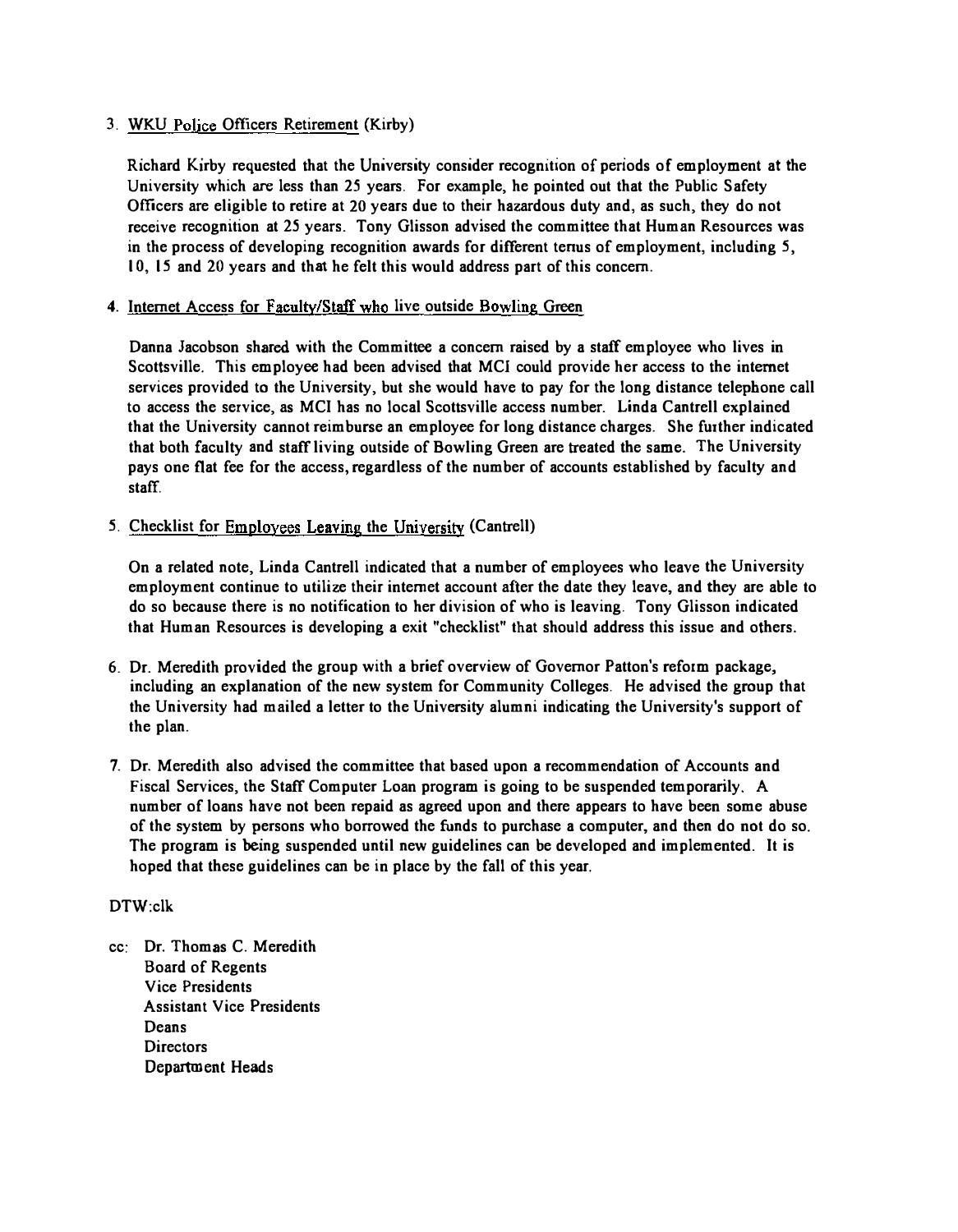#### OFFICE OF THE PRESIDENT

745-4346 (Telephone) 745-4492 (Fax)

July 19, 1997

#### MEMORANDUM

TO, WKU Staff

FROM: Staff Advisory Council

- Ms, Nancy Bunton (Secretarial/Clerical)
- Ms. Cindy Burnette (Professional-Service/Support)
- Ms. Linda Cantrell (Secretarial/Clerical)
- -Mr. Clay Diamond (TechnicaIlSkilledlServicelMaintenance)
	- Mr. Fred Gibson (Professional-Service/Support)
	- Ms, Danna Jacobson (At-Large Member)
	- Ms. Jennifer Roberts (Secretarial/Clerical)
- -Mr. Robert Upchurch (Technical/Skilled/Service Maintenance)
- Ms. Sharon Young (Professional-Service/Support)

The Staff Advisory Council met with Interim President Barbara Burch, Staff Regent Joy Gramling, University Counsel Deborah Wilkins, and Compensation Coordinator Cheryl Smith on Thursday, July 3, 1997, for its regular meeting.

The following items were discussed at the meeting:

1. Staff Regent Election (Cantrell)

Ms. Cheryl Smith reported that 330 of approximately 900 staff employees voted in the Staff Regent Election. Ms. Linda Cantrell presented proposed guidelines for future Staff Regent elections, which were endorsed by Regent Gramling and unanimously approved by the Committee. Ms. Cantrell and other Committee members will meet again and draft guidelines for staff forums as well. These guidelines will be presented at the next SAC meeting.

2. Staff Computer Loans (Cantrell)

Deborah Wilkins advised the Committee that the University was in the process of reviewing and modifying the staff computer loan program. Concerns had been raised by the Office of Accounts and Fiscal Services regarding the program, specifically, the problems associated with staff who obtain a loan and then leave their employment with the University. Several loans appear to be uncollectible, and this, together with the fact that the loan funds are State funds, is of particular concern. The new guidelines should be ready for implementation by August, and Ms. Wilkins indicated they would be presented to the Committee at the next meeting. Ms. Wilkins stressed that the program is not being withdrawn or terminated but that only the guidelines for obtaining a loan will be modified.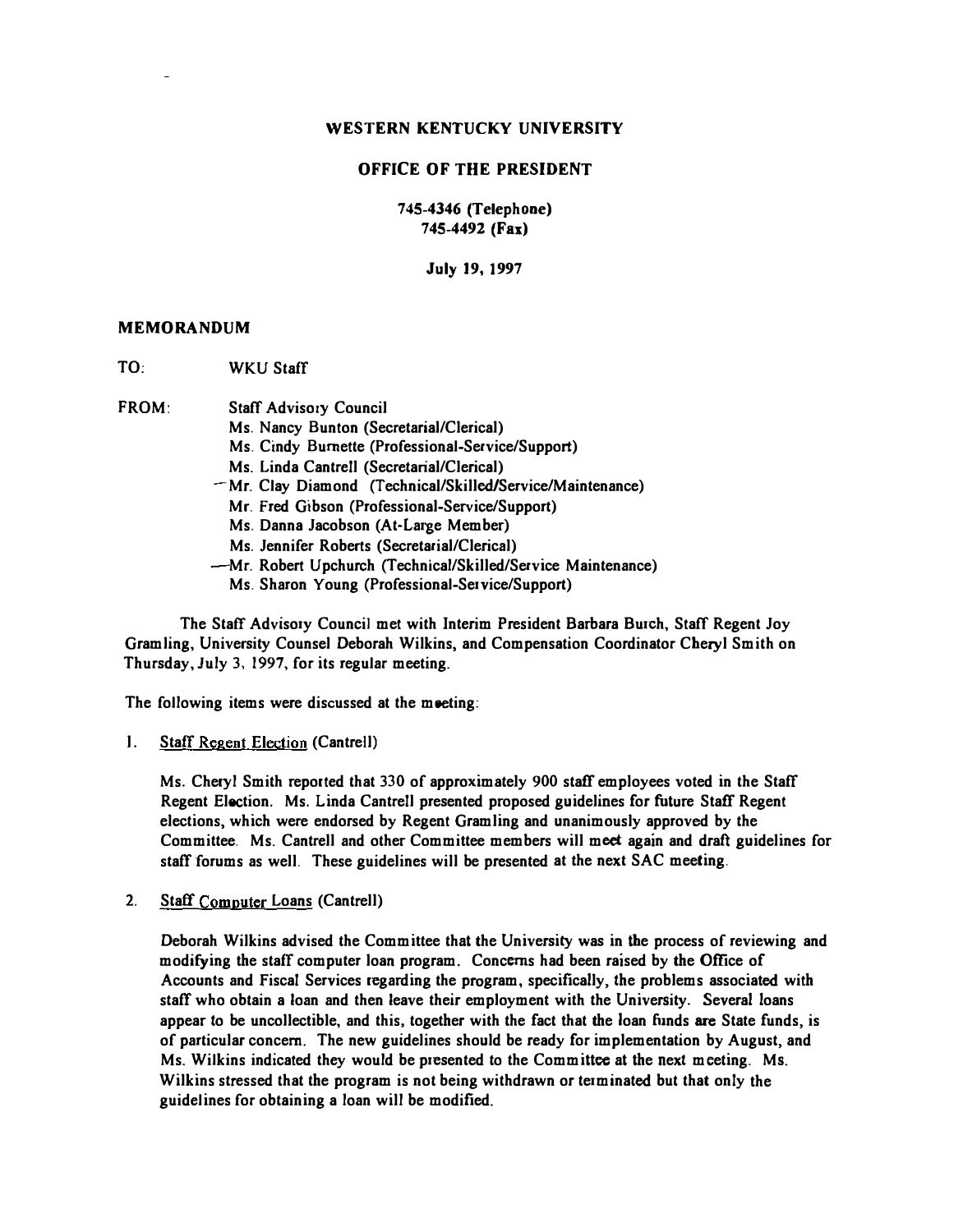### Page 2

 $\left\langle \hat{r} \right\rangle_{\rm d}$ 

 $\int\limits_{\mathcal{M}}\int\limits_{\mathcal{M}}\frac{1}{\mathcal{Q}_{\mathbf{r}}}$ 

### 3/4. Payroll Deduction for Staff Taking Classes and "Munch Money" (Cantrell)

Ms. Cantrell had suggested the possibility of payroll deduction be explored to assist staff in paying for classes and eating on campus. Danna Jacobson agreed to explore this with Payroll and report back to the Committee at the next meeting.

### 5, Employees Not Putting SickNacation Days on Time Sheets (Jacobson)

Ms. Jacobson reported that she had received complaints from other staff on campus that there are employees who are not reporting accurate infonnation or the correct number of sick/vacation days on their time sheets. Ms. Smith indicated that this practice, if occurring, is a violation of University policy and that the accurate reporting of sick and vacation time is a joint responsibility of the employee and the employee's supervisor. Ms. Smith stated that she would forward this concern to Mr. Tony Glisson for further investigation and urged those employees who were aware of the practice to report it to their supervisors.

### 6. Retirement System (Jacobson)

Ms. Jacobson reported that she had received a concern from an employee who questioned how employees were being credited differently towards retirement for unused sick leave. This issue has been brought forward by the Committee in the past, and the University has previously provided an explanation, citing the fact that State law controls the credit toward retirement, not University policy. Ms. Jacobson indicated this was explained to the employee, who, in tum, asked that the University pursue this issue with the State. Dr. Burch requested that Ms. Jacobson have the employee put hislher concerns in writing, detailing the action which he/she desired the State take, and forward it to Mr. Glisson.

### 7. Staff Adyisory Council Election (Upchurch)

Mr. Upchurch raised a concern regarding voting eligibility. It seems that a staff member was not allowed to vote in the recent Staff Advisory Council election. Ms. Smith stated that she will review the matter and report back to the Council.

# R. 37-1/2 Hour Work Week (Upchurch)

Robert Upchurch brought forward a concern expressed by some of the supervisors in Facilities Management. According to Mr. Upchurch, Zone Maintenance Supervisors are required to work a 40-hour week. They receive overtime for any time worked over 40 hours. The other supervisors, however, are required to work a 37-1/2 hour week, and if called in or kept over beyond 37-112 hours, are not paid overtime for the first 2 112 hours. Ms. Smith explained that a University employee is not entitled to overtime pay until the hours worked exceed 40 hours. The only adjustment that could be made would be to modify the other supervisors required work hours up from 37-1/2 hours to 40 hours per week. Ms. Smith recommended that the concerned supervisors explore the possibility of modifying their required hours with Mark Struss in Facilities Management.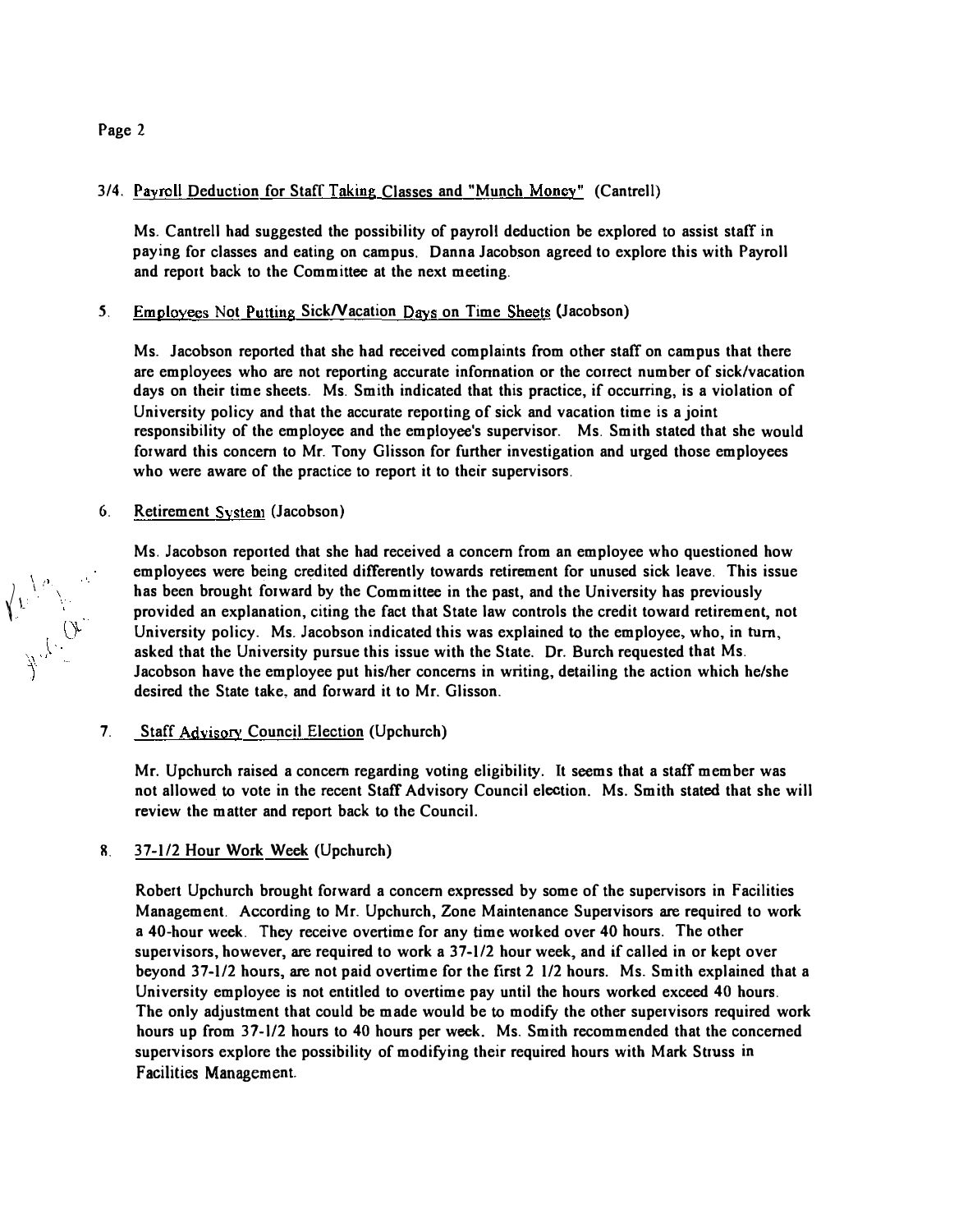Page 3

### 9. Campus Cleanup Day (Cantrell)

This item has been submitted to the Student Government Association and more information will be forthcom ing.

10. Casual Dress Days (Cantrell)

Ms. Cantrell requested that the University explore and consider a policy allowing employees to dress casually on certain days. Ms. Smith agreed to bring this issue to the attention of Mr. Glisson and present a recommendation at the next meeting.

II. Richard Kirby's Vacancy (Cantrell)

Richard Kirby (Technical/Paraprofessional) retired from the University in May of 1997. The Committee agreed to bring forward nominations to Dr. Burch for a replacement member.

12. Designation of Chairperson (Cantrell)

The Committee unanimously recommended Ms. Danna Jacobson to act as Chair of the Committee.

The next meeting of the Staff Advisory Council will be at 9 a.m. on Thursday, August 21.

### DTW:clk

cc; Dr. Barbara Burch Board of Regents Vice Presidents Assistant Vice Presidents Deans **Directors** Department Heads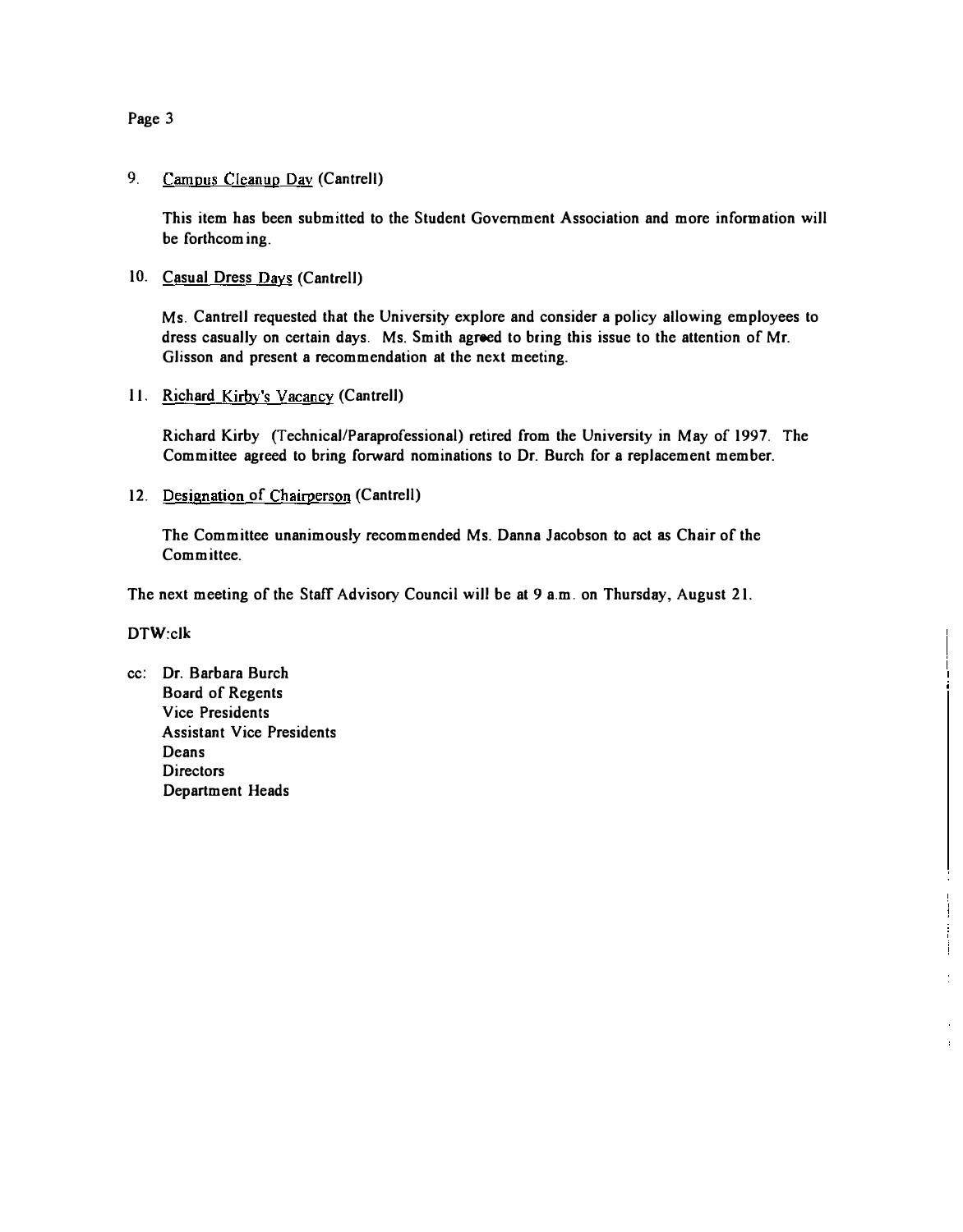# OFFICE OF THE PRESIDENT

## • October 23, 1997

#### MEMORANDUM

TO: WKU Staff

FROM: Staff Advisory Council  $\frac{1}{2}$  Ms. Nancy Bunton, Department of Music Ms. Cindy Burnette, Student Financial Assistance : Ms. Linda Cantrell. Information Technology' Mr. Clay Diamond. Facilities Management Mr. Fred Gibson, IntramuraJ-Recreational Sports ' Ms. Danna Jacobson, Accounts & Fiscal Services J Ms. Lunnia Successity, Theorem The Development  $\frac{1}{2}$  Mr. Robert Upchurch, Facilities Management Ms. Sharon Young, Accounts & Fiscal Services

The Staff Advisory Council met with Interim President Burch, Staff Regent Joy Gramling, University Counsel Deborah Wilkins, and Ms. Cheryl Smith of Human Resources on August 21, 1997, for its regular meeting.

- 1. Staff Regent Election/Forum Guidelines. There was to be a correction on time and place for the forum. Dr. Burch and Tony Glisson approved the guidelines. Copies of the guidelines will be available in the Human Resources office.
- 2. Air Conditioning at EST Building. Portable air conditioners have been brought in to help out the situation. Request to Frankfort has been sent for an emergency repair. The situation will be taken care of as soon as possible.
- 3. Payroll Deduction for Munch Money. Gary Meszaros forwarded the request to Bob August in Administrative Computing for consideration. Administrative Computing will consider the feasibility of the proposal but is short handed and in the process of upgrading the Student **Information System.**

John Osborne of Auxiliary Services said money could be put towards the Big Red Card and then taken out of that fund. Also, some infonnation will be published in the Human Resources issue of Connections.

4. Casual Dress. Currently there is no set code for the University. Uniforms were being discussed for Facilities Management, taking into consideration safety, accommodations according to temperature, and the nature of the job itself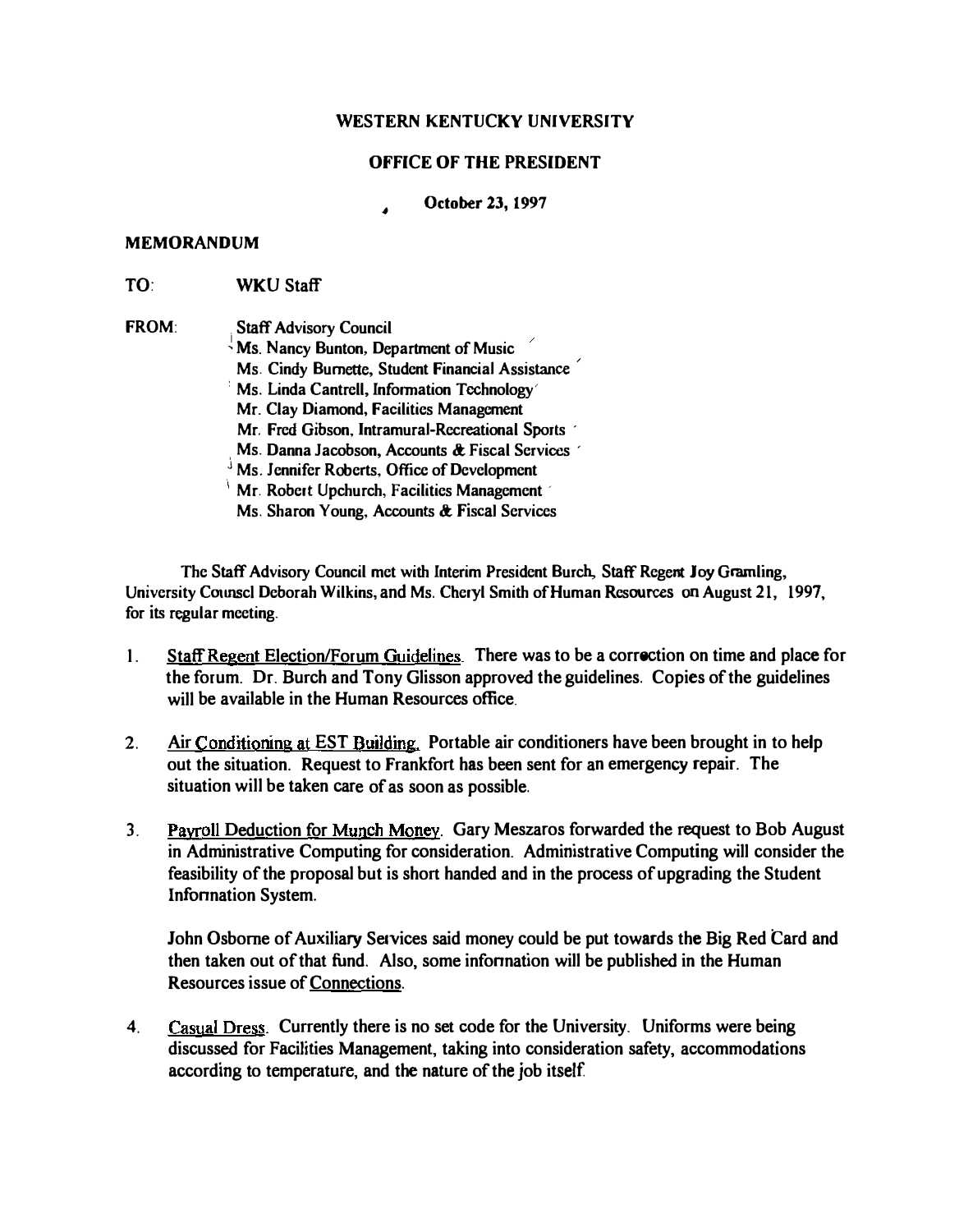Dr. Burch suggested that perhaps a Facilities Management Advisory Committee be established to help suggest an appropriate dress. Cheryl Smith, acting as HR. representative, also indicated that HR would like the opportunity to explore this issue with Facilities Management.

- 5. Sick Days! Vacation Days. The supervisor who signs the time sheets is responsible for making sure that the time sheets are correct. A suggestion was made to have a training session on how to fill out the time sheets. A policy revision is being made for sick and vacation days.
- 6. W AB Renovation. The plans have been submitted to Frankfort for assignment of an architect. Other renovations and "moves" in progress:

Painting on 2nd Floor- OAR has moved to Potter HalL

•

Postal Room- being repainted, carpeted.

Conference Room being made on the 2nd floor WAB.

Deborah Wilkins will provide more information at the next SAC meeting.

7. Bulletin Boards in Buildings. Building Coordinators are supposed to clean the bulletin boards once a month or as needed.

Some suggestions were made to have the following rules:

Every 2nd Monday strip clean

Only one flyer per billboard per person

First-come-first-serve basis

Dr. Burch will research and get back with the Council.

8. Smoking Areas. Ashtrays should be placed in appropriate areas not where high traffic areas are entered.

•

A suggestion was made to encourage smoking areas in the rear of the buildings, rather than the front or other primary entrances.

JR:clk

cc: Board of Regents Dr. Barbara Burch Vice Presidents **Deans Directors** Department Heads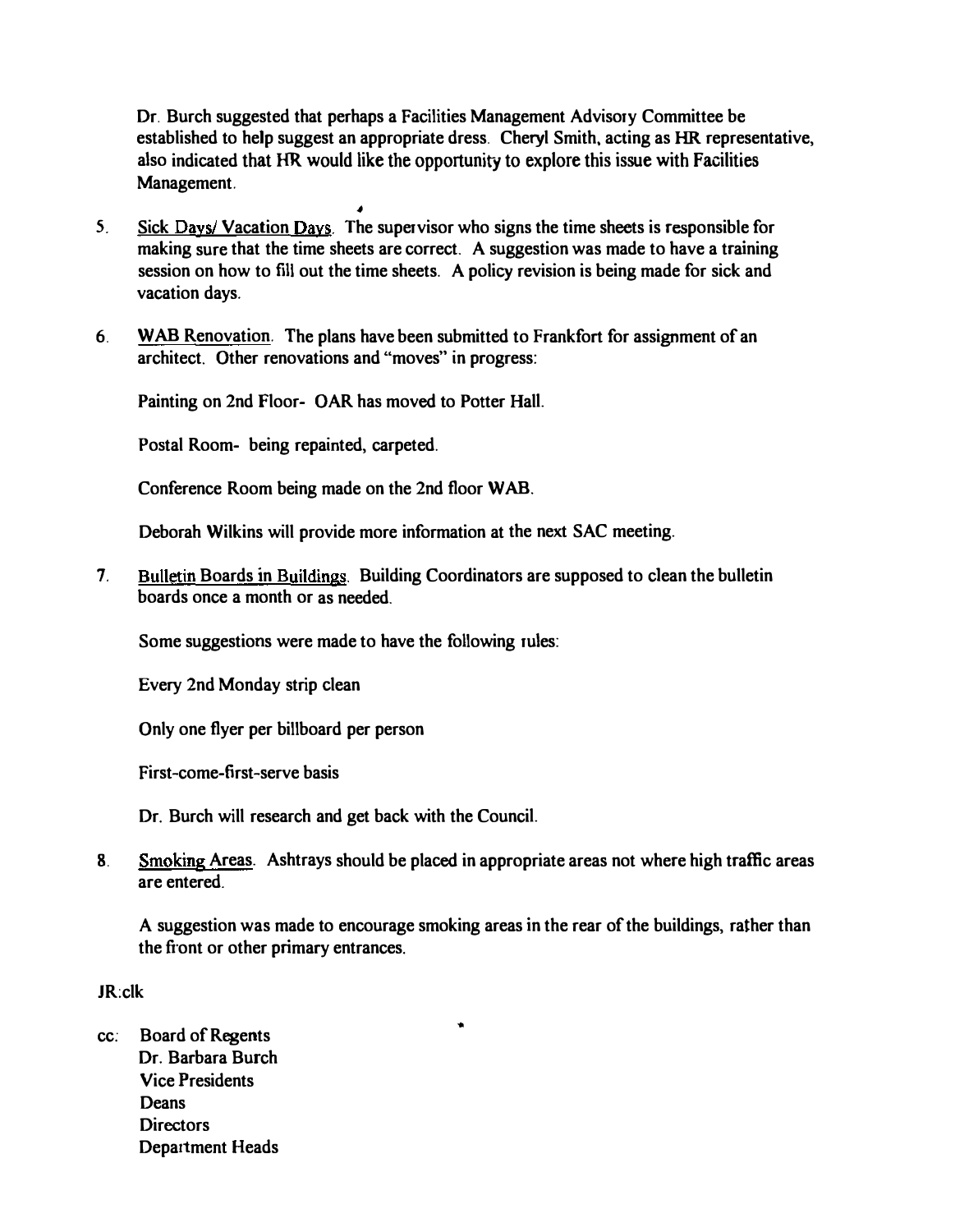The Staff Advisory Council met with University Counsel Deborah wilkins on December 17, 1997, for a called meeting. After meeting with President Ransdell to get acquainted in November, he empowered us to move to a higher level. We are excited about the future of the Staff Advisory Council and hope to prove to you that we can accomplish things if we work together as a team. Please take the time to read your SAC minutes and keep us informed of your needs. We can only accomplish those tasks or issues we are aware of.

During the meeting with Ms. Wilkins the following topics were discussed:

- 1. Retirement System There is concern as to why unused sick time is credited differently for the two retirement systems. After a discussion with Tony Glisson, we wanted to let you know the criteria that needs to be met in order to change the current data of unused sick time.
	- a. Faculty and staff must be uniform in how they accumulate sick time. b. It would cost approximately \$200,000.00 to implement.
- 2. Baby Changing Tables baby changing tables will be installed in restrooms in Smith Stadium before the beginning of the 1998 football season and in the men's room at Diddle Arena (no time given) .
- 3. Bulletin Boards A letter will be sent to the Building Coordinators asking that they appoint someone in their building to see that bulleting boards are cleaned as needed.
- 4. Vacant Staff Advisory Council seat The Council has agreed not to fill the seat left vacant by Richard Kirby's retirement due to the time it would take to have a special election. This vacant seat will be filled by a regular election in the spring and be effective July 1, 1998.
- 5. Web Page a subcommittee has been named to begin work on a Web page for the Staff Advisory Council. This Web page will be used to post the minutes from meetings and other items of interest to staff members. More details will be forthcoming.
- 6. Van Meter Speed Humps The money has been approved for the installation of the speed humps in front of Van Meter and Wetherby. Installation will begin as soon as weather permits. Many thanks to the Traffic and Parking committee for pursuing this initiative.
- 7. Shuttle Service to the Institute The shuttle service will be expanded in the Spring semester of 1998 to accomodate the needs of students and/or employees going to the Community College for classes. Details are forthcoming.
- 8. . Classes taken during work hours The current university policy is silent as to how emplyees are to count class time. The Council feels that there should be a more uniform policy. Tony Glisson has asked that the Council provide him with ideas as to how a more uniform policy that is fair to all employees can be written.
- 9. Staff Open Forum An open forum with the Staff Advisory